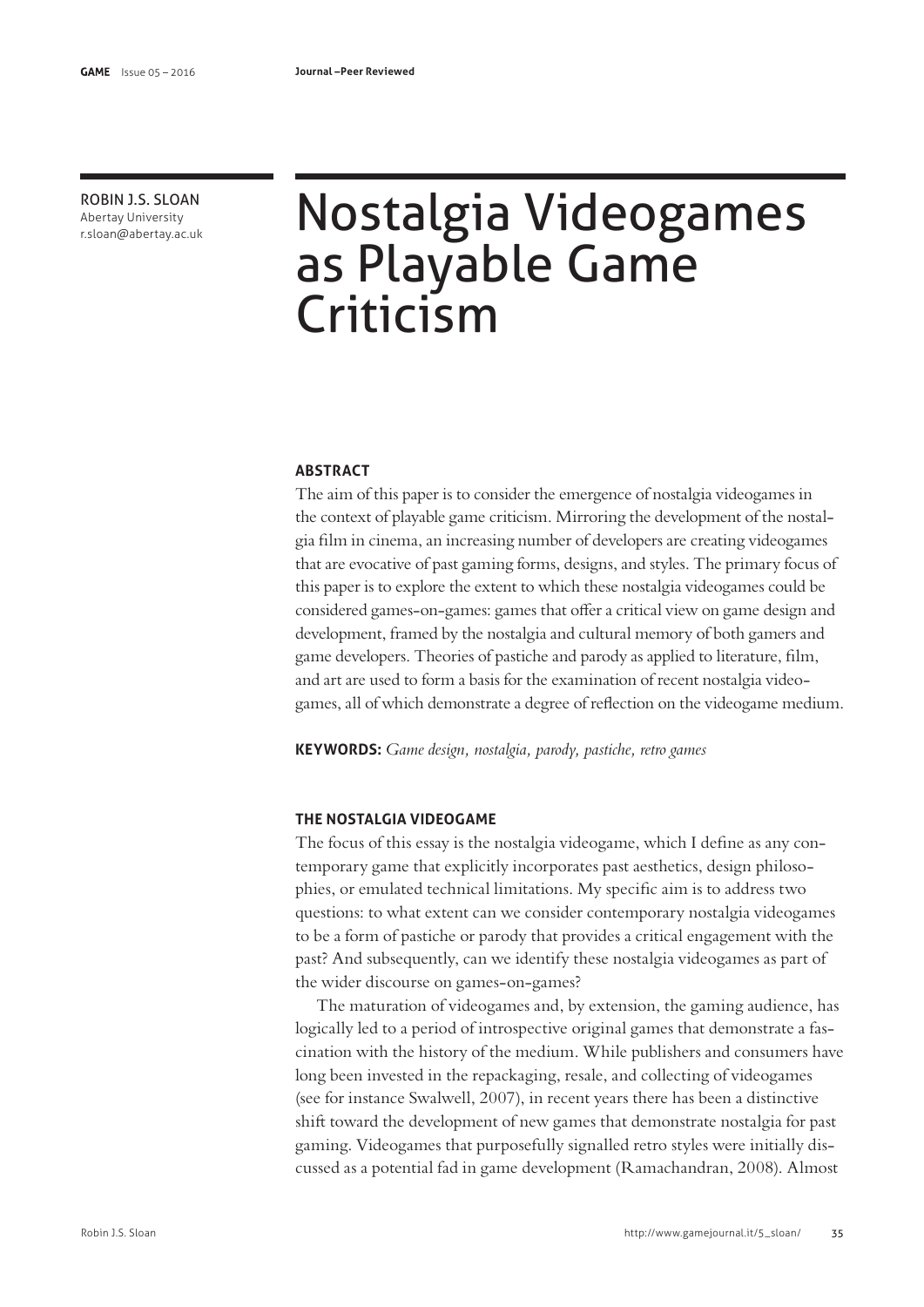a decade later, the expanded production and consumption of retro-styled games demonstrates the broader social, economic, and cultural value of the nostalgia videogame, and suggests that game developers are increasingly engaging with the design philosophies and aesthetics of past gaming eras to inform contemporary game development projects.

We might initially dismiss these nostalgia games as overly sentimental, as an obsession with gaming relics. Many critics have indeed dismissed the potential for nostalgia to ofer any form of critical engagement with the past. This is perhaps most obvious in critique of the nostalgia flm, famously identifed as a depthless product of postmodern cultural production by Jameson (1991, pp. 279-296). It has been argued, however, that the nostalgia film offers new ways of interpreting and understanding social and media history (Sprengler, 2009, pp. 84-90). More broadly, the emotional, intellectual, and critical value of nostalgia has been discussed in relation to cultural and media memory (e.g. Boym 2001; Errl, 2011; Sperb, 2016). One of the key arguments in support of critical nostalgia centres on the idea that nostalgia can reveal as much about the present (and our aspirations for the future) as it can the past (Lowenthal, 1985, p.8). While not as rigorous as historical methods – which ultimately aim for an objective evaluation of the past – nostalgic imitations can be regarded as a form of critical engagement with the past framed by personal and collective memory. This in turn reveals more about our current situation: the contemporary social, economic, and cultural issues that we face, and how this directs us to remember the past in particular ways.

With specific regards to nostalgia videogames, Garda (2013) offers one of the most useful discussions of nostalgic tendencies in game design. In her analysis, Garda defnes retro game design utilising a continuum of restorative to refective nostalgia, an approach that is generally appropriate to understanding the relationship between nostalgia, memory, and technology (Van der Heijden, 2015). Restorative nostalgia can be aligned with the re-emergence and deployment of classic games on modern hardware, predominantly through online stores. Of more pressing interest to the current essay, refective nostalgia can be considered the design of neo-retro games: new games that refect a revival of past styles or designs (as in retro 8-bit, retro 16-bit etc.) The manner in which games reference the past is raised by Garda, which has implications for the type of consumer nostalgia that may be appealed to. Gaming nostalgia may be personal (in that some players have direct memories of the referenced works), or collective and detached (in that some players will not have direct appreciation of the referenced works, but understand the references).

In this essay, I aim to build on this existing work by proposing that the nostalgia videogame could be considered a form of playable game criticism. I explore the notion that these nostalgia videogames are in fact games-on-games: games that have been developed by designers who are critically engaged with both the history of their medium and their own emotional and intellectual connection to gaming. In an age in which games can be quickly sourced and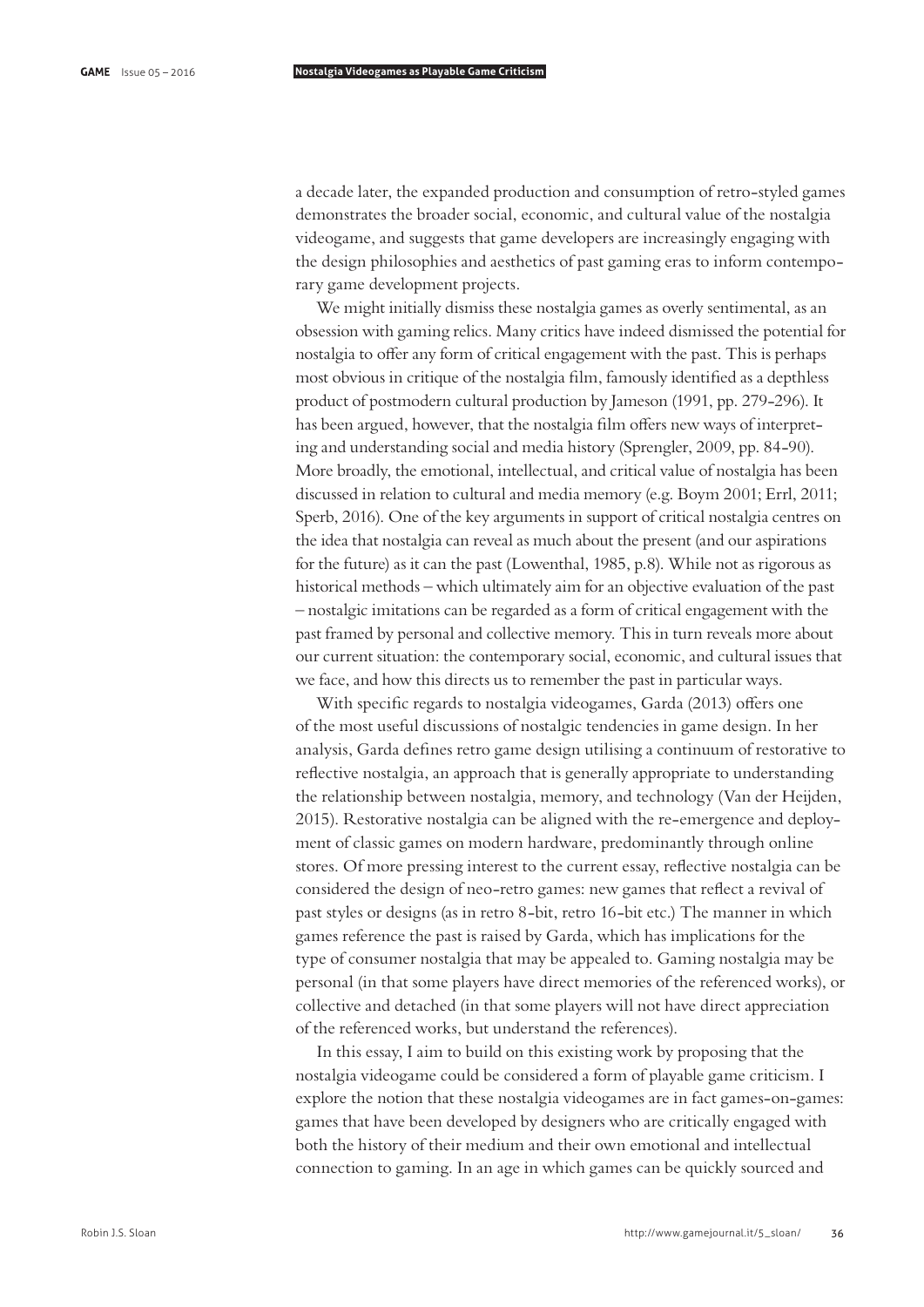downloaded on to consoles, PCs, and mobile devices, it is easier than ever for gamers to connect with gaming history by playing classic games. But is simply playing a classic game a sufficient means of understanding the aspirations and ideals of past designers and gamers? I explore whether contemporary critical imitation (in the form of pastiche and parody) can help us to understand gaming history, and whether the act of playing these nostalgia videogames can offer unique insights into game making and culture.

This essay is structured in two parts. In the frst part I develop a foundation for the analysis of nostalgia videogames by linking the literature on pastiche and parody (which typically focuses on literature, flm, and art) to game design. The intention here is to identify useful defnitions of pastiche and parody, and in turn consider how these defnitions could inform research that is specifcally grounded within game design. In the second part of the essay, I select and discuss a series of nostalgia videogames that make reference to period game design and culture.

# **CRITICAL IMITATION**

Todorov (1984) states that, "intentionally or not, all discourse is in dialogue with prior discourses on the same subject" (p. x ). Expanding on this statement, Todorov suggests that this applies not only to literature, but also to all cultural works, which draw upon the repository of knowledge retained within the collective memory. When it comes to examples of contemporary mimicry – such as the nostalgia videogame – it is therefore pertinent that we question how the imitation relates to the wider discourse on past (and future) game design.

There are many approaches to creating an imitation, as well as a variety of artistic reasons for engaging with mimicry. Hoesterey (2001, pp. 10-15) and Dyer (2007, pp. 11-16) identify a range of imitative modes, including the fake, the homage, and the emulation. Of note here are two particular modes that are well discussed in the literature: the pastiche and the parody. These are closely related imitative modes, so much so that neatly categorising works as belonging to one mode or the other is not necessarily straightforward. Dyer argues that both pastiche and parody are unconcealed imitations (i.e. they do not hide their imitation of an original work, as a forgery does) that signal their source texts. For Dyer, the diference between a pastiche and a parody concerns the evaluative approach: the pastiche invites an open evaluation of its imitation, whereas the parody incorporates a predetermined evaluation of the material being imitated. More generally, the distinction can be summarised as one of similarity and diference: where a pastiche is a work that focuses more on its similarities with an original work (or a series of works, or genre, or the style of an artist), the parody incorporates both similarity and difference to create an ironic effect (Hutcheon, 1985).

If we look frst at defnitions of pastiche, we can identify that this is an imitative mode that often requires the reader (player) to work to understand and make sense of its references. As Hoesterey (2001) states, "unless one can decipher the intertexts, many postmodern works will offer only a banal aesthetic experience"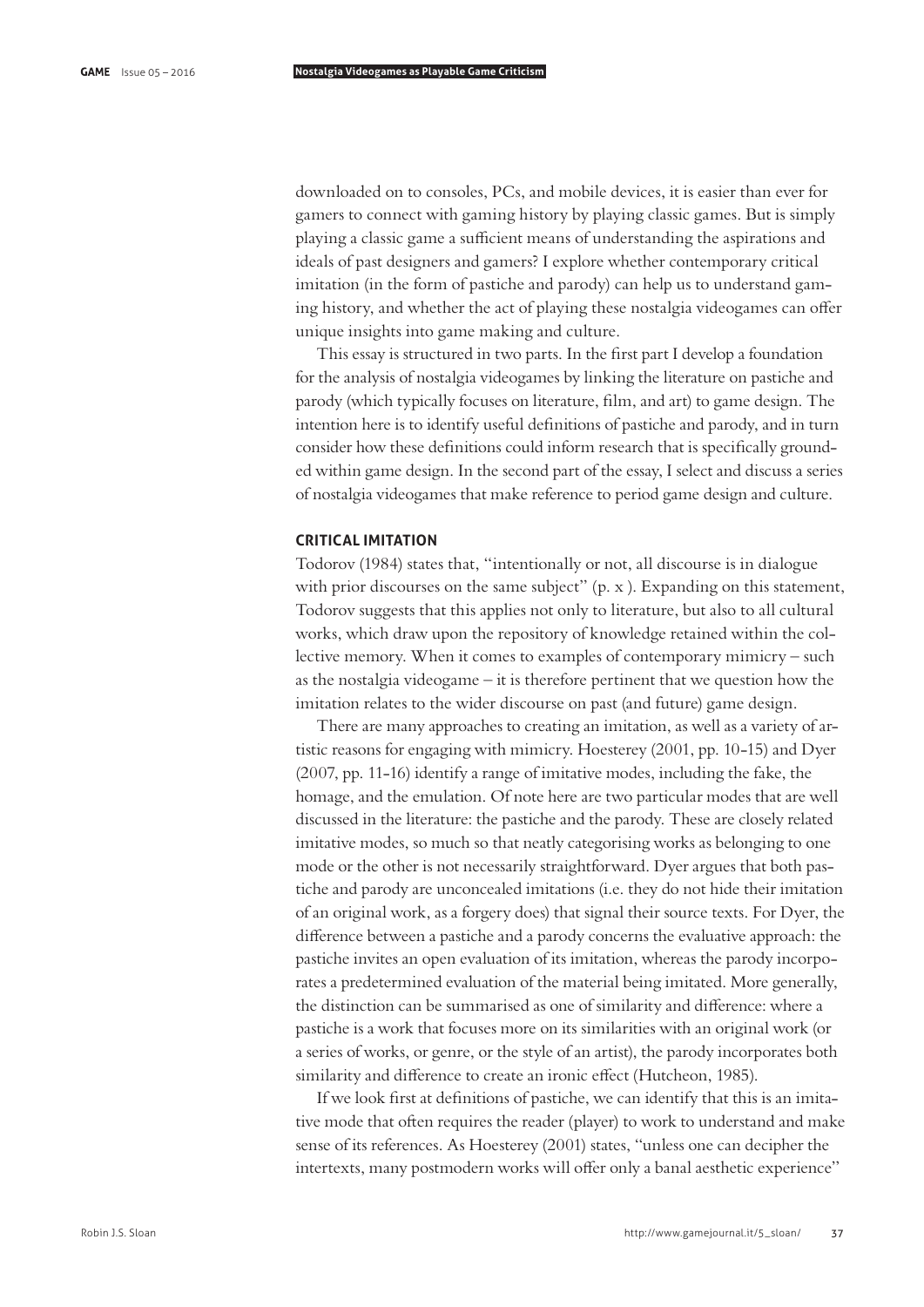(p. 27). Hoesterey also stresses the intricacy of a true pastiche. In relation to cinema, she states that contemporary pastiche structuration "goes beyond mere quotation to comprise a complex medley and layering of diferent styles and motifs" (p. 46). From this perspective, we can suggest two criteria for a videogame pastiche: 1) that a videogame pastiche should incorporate a broad range of gaming references, and 2) that a videogame pastiche should challenge players to exercise their knowledge of gaming history to fully appreciate these references.

Dyer (2007) provides further defnitions of pastiche that can aid in the analysis of nostalgia videogames, including the concept that the "pastiche imitates its idea of that which it imitates" (p. 55). In other words, the pastiche ofers some insight into how a game designer (or game culture more generally) interprets these original games: it is an imitation that is shaped by contemporary perceptions of the past. Dyer also identifes that the pastiche is constructed via a process of deformation (the selection of traits) and discrepancy (the exaggeration of traits) (pp. 56-58). This process implies a degree of critical engagement on the part of the game designer, and in turn the need for the game player to become a critical player.

In terms of parody, Hutcheon argues that "postmodernist parody is a value-problematizing, de-naturalizing form of acknowledging the history (and through irony, the politics) of representation" (1989, p. 94). Hutcheon regards parody as a legitimate, intellectual, and critical form of engagement with the past: an imitative mode that "signals how present representations come from past ones and what ideological consequences derive from both continuity and diference" (p. 93). Echoing this defnition, Harries stresses that:

As a textual system, parody simultaneously says one thing while saying another, always acting as an ironic tease. Thus, it is probably productive to think of parody as a term connoting both closeness and distance as well as the oscillating process that binds both discursive directions. (Harries, 2000, p. 5)

It is this emphasis on establishing ironic diference that we might consider important to analysis of nostalgia videogames. Where game designers have implemented a stark diference with the source of imitation, we could consider what this says about both the original work and our contemporary orientation towards past gaming. For Harries, cinematic parody can be seen to emerge when similarity and diference are contrasted within the flm lexicon (the core elements of the flm, e.g. the characters, costumes, settings, and props), syntax (the narrative structure), and style (how the flm is shot, edited, and presented). Harries also defnes six methods for establishing ironic diference that could be useful to our analysis of nostalgia videogames: Reiteration, Inversion, Misdirection, Literalisation, Extraneous Inclusion, and Exaggeration.

While the above defnitions allow us to distinguish pastiche and parody, for the purposes of this essay I do not deem it necessary to clearly and defnitively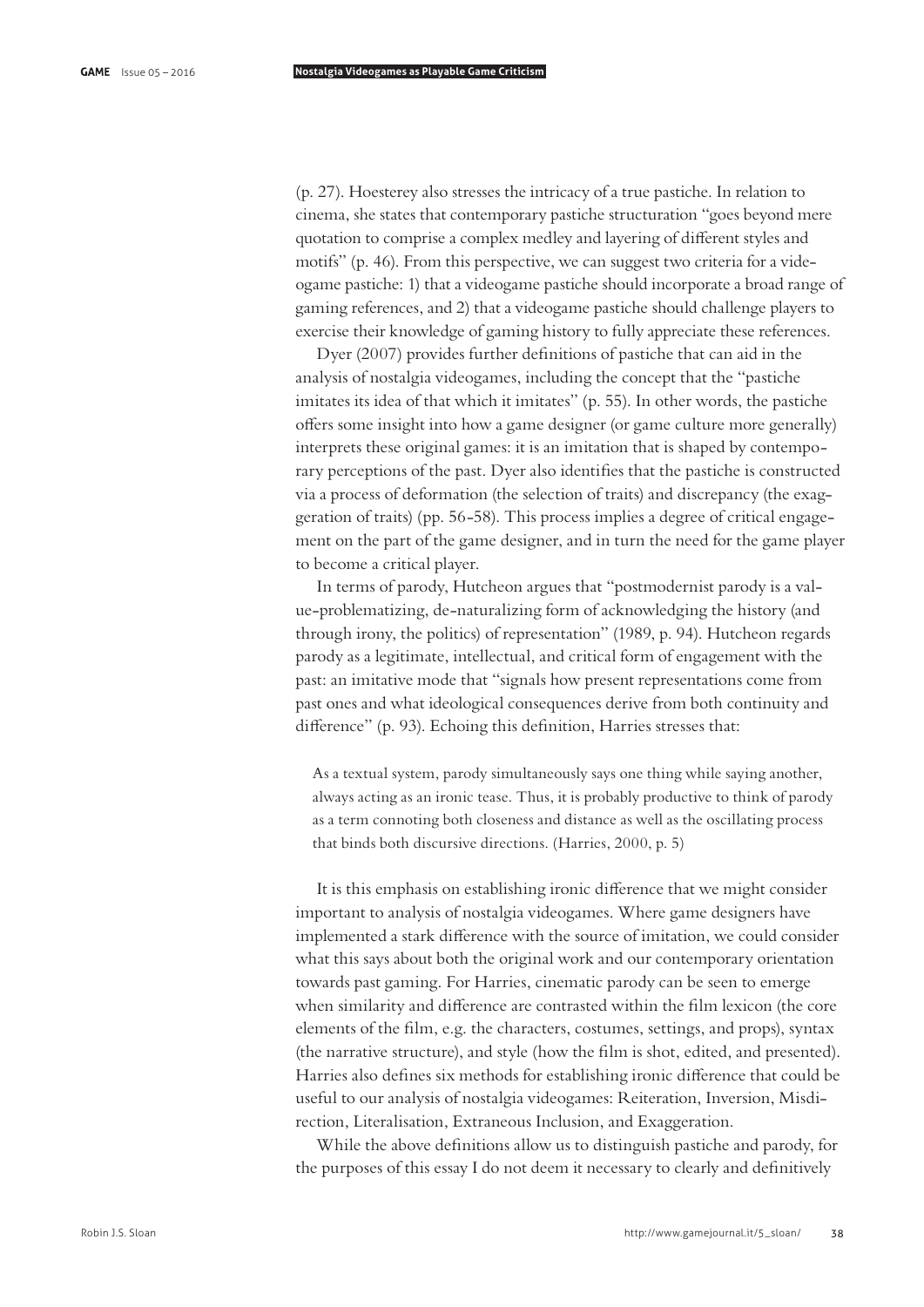separate pastiche from parody, nor to move to classify nostalgia games as falling neatly into one mode or the other. In order to establish a foundation for discussion, I choose to work with the broad defnition that these are related modes of unconcealed imitation that are concerned with a variable degree of similarity and diference with original sources, where pastiche tends to emphasise similarity across a range of sources and parody tends to contrast similarity and diference for ironic efect.

What is arguably of most importance to the current discussion is how we relate existing theories of critical imitation to the videogame medium, which comes with its own set of aesthetic and structural qualities. Fundamentally, it is vital that we recognise the distinct properties of the videogame as a structured and symbolic media form. While much has been written about the videogame form, for simplicity I have chosen here to work with the Mäyrä's core and shell model (Mäyrä, 2008). This model offers an opportunity to translate definitions of pastiche and parody derived from studies of literature, flm, and art into the lexicon of videogames. In essence, we could approach analysis of nostalgia videogames by considering how critical imitation has been applied within the videogame shell (the symbolic representation, e.g. the narrative, the audio-visual design) and the videogame core (game rules, systems, and mechanics). For example, we might observe that the ironic diference of parody is established through close similarity within the gameplay design, but inversion and misdirection within the audio-visual representation of settings and characters.

### **NOSTALGIA VIDEOGAMES AS PLAYABLE GAME CRITICISM**

In order to address the core research questions of the paper, I have opted to focus on a sample of three videogames that demonstrate diferent approaches to imitation. These games are Braid (Number None Inc., 2008), Homesickened (Snapman, 2015), and Velocity 2X (Futurlab, 2014). The following analysis draws upon the defnitions of pastiche and parody discussed above as a means of interpreting how critical imitation has been deployed. The goal of this analysis is not to try to categorise a nostalgia videogame as defnitively parody or pastiche, but to instead discuss how imitation is presented within the game core and shell, and in turn to discuss what this critical imitation can tell us about the place of nostalgia videogames within the wider discourse of games-on-games.

Taking *Braid* as a frst example, we instantly recognise the imitation of *Super Mario Bros* within both the game shell and core. This includes: adversaries that appear to be piranha plants and goombas, the pursuit of a princess and the message at the end of each level that the "princess is in another castle", castles and fags at the end of levels, and even a section of gameplay that imitates the level layout of *Donkey Kong*. However, we also identify parodic elements within *Braid* that help to establish critical distance from its source game. Inversion and misdirection, for example, are frequently used to create a clear contrast with *Super Mario Bros*. The use of parody in *Braid* allows us to treat it as a game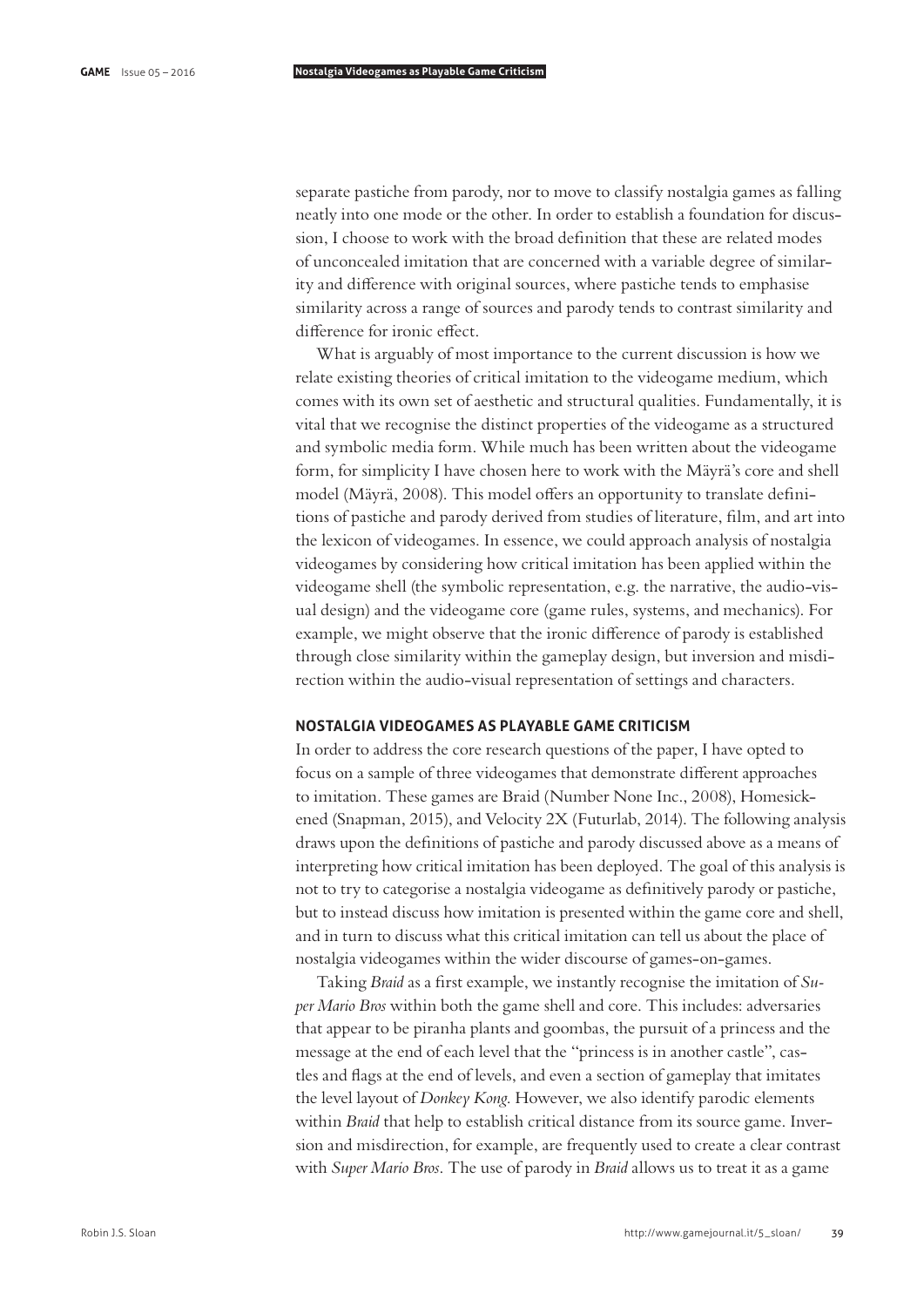about a game: as a critique not only of *Super Mario Bros.*, but also of our memory of *Super Mario Bros.*as an icon of the early years of home console gaming.

If we unpack this, we can draw some observations about how *Braid* operates as a form of playable criticism. Considering frstly the game shell, *Braid's* use of transformed visual and narrative elements purposefully draws attention to the childlike innocence of *Super Mario Bros.* (and the gamer as child), setting up *Braid* as a kind of re-visitation to childhood (by the gamer as adult). Visually, the impressionistic style of *Braid* transforms the innocent cartoon world of *Super Mario Bros.* into a world that appears more refned and mature. Given that *Braid* was released at a time when the Indie game was moving into the mainstream, we might interpret from this the emerging desire to treat games as an art form, rather than as the consumer electronic toy that they were cast as in the 1980s. In *Braid*, the pixelated graphics and familiar shapes, forms, and characters of *Super Mario Bros.* are reimagined in a manner that suggests a distorted memory of the original game: a game from childhood now viewed again through the eyes of adulthood.

*Braid's* critical imitation of the narrative of *Super Mario Bros.* is particularly interesting. On the one hand, *Braid* utilises a degree of similarity (recognisable characters, the quest to save the princess etc.) On the other hand, *Braid* uses irony to transform and critique the narrative of *Super Mario Bros.* This use of misdirection changes not only how we interpret the story and themes of both games, but also how we perceive the player-characters (Mario and Tim) as protagonist-heroes. For instance, one of the most striking examples of irony in *Braid* is the applied use of misdirection in the game's fnal section. At this point, the reversal of time within gameplay reveals that the princess has not been awaiting rescue from Tim, but has actually been trying to escape from the misguided player-character all along. Here we see the protagonist archetype fipped from ideal-hero to anti-hero: Tim is not the knight in shining armour, but a complicated and ofentimes dark individual who appears to be a social outcast. In this critical imitation, Tim is Mario viewed through the eyes of the now cynical adult gamer/game designer, but he could also be interpreted as a refection of an adult gamer stereotype: that of the loner caught up in a fantasy of heroism, but neglectful of reality.

Within the game core, we can also observe closeness to and distance from *Super Mario Bros*. The jump mechanic, while important, serves as another form of misdirection. The fundamental mechanic in *Braid*is actually the ability to reverse time, to both solve problems and undo mistakes. And a consequence of this is a much more difcult and challenging game. Functionally, *Braid* is a jump-based platformer like *Super Mario Bros*., but the additional time-reversal mechanic transforms the experience of play. While the gameplay of *Super Mario Bros*. focuses on skill and timing (attributes that we can associate with the younger gamer), *Braid* focuses on problem solving and fendishly perplexing puzzles that seem to purposely facilitate player frustration.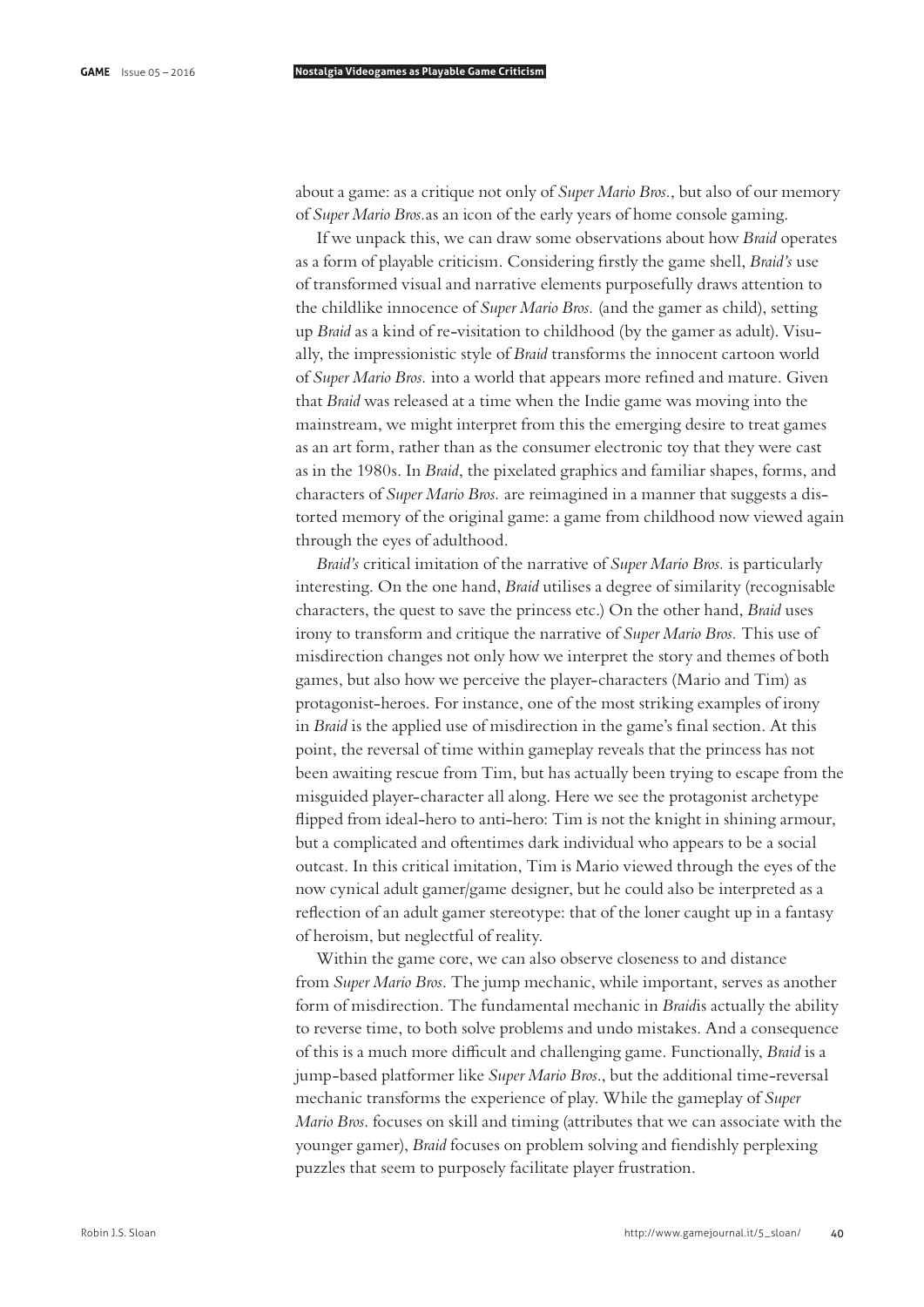*Braid* is a nostalgia videogame, but this nostalgia is not merely sentimental. *Braid's* nostalgia is necessary to the game's thematic exploration of time, relationships, loss, and the conficted nature of game design itself. We could play *Braid* as a game about games culture (it points to a pivotal point in our collective gaming 'childhood', whilst reminding us through both narrative and a time-based mechanic that we can never go back and fully undo the past). We could also play *Braid* as a game about both game designers and gamers: individuals who have grown up playing games like *Super Mario Bros.*, who had aspirations for the future, but who now have adult lives and adult relationships that may not live up to those past aspirations. Mario always saves the day and wins the adoration of the princess, but Tim is a social outcast whose heroics and adoration exist only in fantasy. From this perspective, the nostalgic imitation of *Super Mario Bros.* is important to *Braid* if it is to be understood as a game-ongames. *Super Mario Bros*. is arguably one of the most widely recognised icons of game design, readily associated with both the emergence of home gaming and the establishment of one of the most important and pervasive game genres: the platformer. *Super Mario Bros*. can be remembered nostalgically as a game that opened up new future possibilities in gaming. By imitating this game, *Braid* echoes past aspirations for gaming, while offering new ideas about the current practice and future possibilities of game design.

While *Braid's* critical imitation targets the design of a particular game, imitation of historic hardware limitations is one of the common ways in which nostalgia videogames seek to engage with and comment on the past. Of these games, *Homesickened* (Figure 2) is an excellent example: a nostalgia videogame that strives for an authentic period audiovisual presentation and gameplay design, while simultaneously creating critical distance by problematizing nostalgia itself. By using the aesthetics of period computer hardware to create a strong sense of discomfort, *Homesickened* turns nostalgia on its head. Homesickness has historically been linked to nostalgia and, at frst glance, *Homesickened* presents an opportunity to return to the warm, familiar landscape of 1980s computing. But the clue is in the title: this is not the remembered cyber space of 80s gaming, but a glaringly unfamiliar and jarring space that is more uncanny than nostalgic.

The visual design of *Homesickened* closely imitates the output capabilities of a Color Graphics Adapter (CGA) in 320×200 4-colour mode, where the selected palette comprises black, white, magenta, and cyan. Although other games (such as *Downwell* or *Shovel Knight*) imitate the limited colour graphics and low resolutions of early home computers and consoles, few games allow their technological imitation to overwhelm the player experience to the extent that *Homesickened* does. This is a game that imitates the sluggishness of primitive graphics cards. The slow screen refresh rate as the player moves clumsily through the environment is distinctly uncomfortable for today's gamers, who are accustomed to precision and accuracy even when retro graphics are deployed. *Homesickened* makes use of a 3D game engine, allowing for free movement around a 3D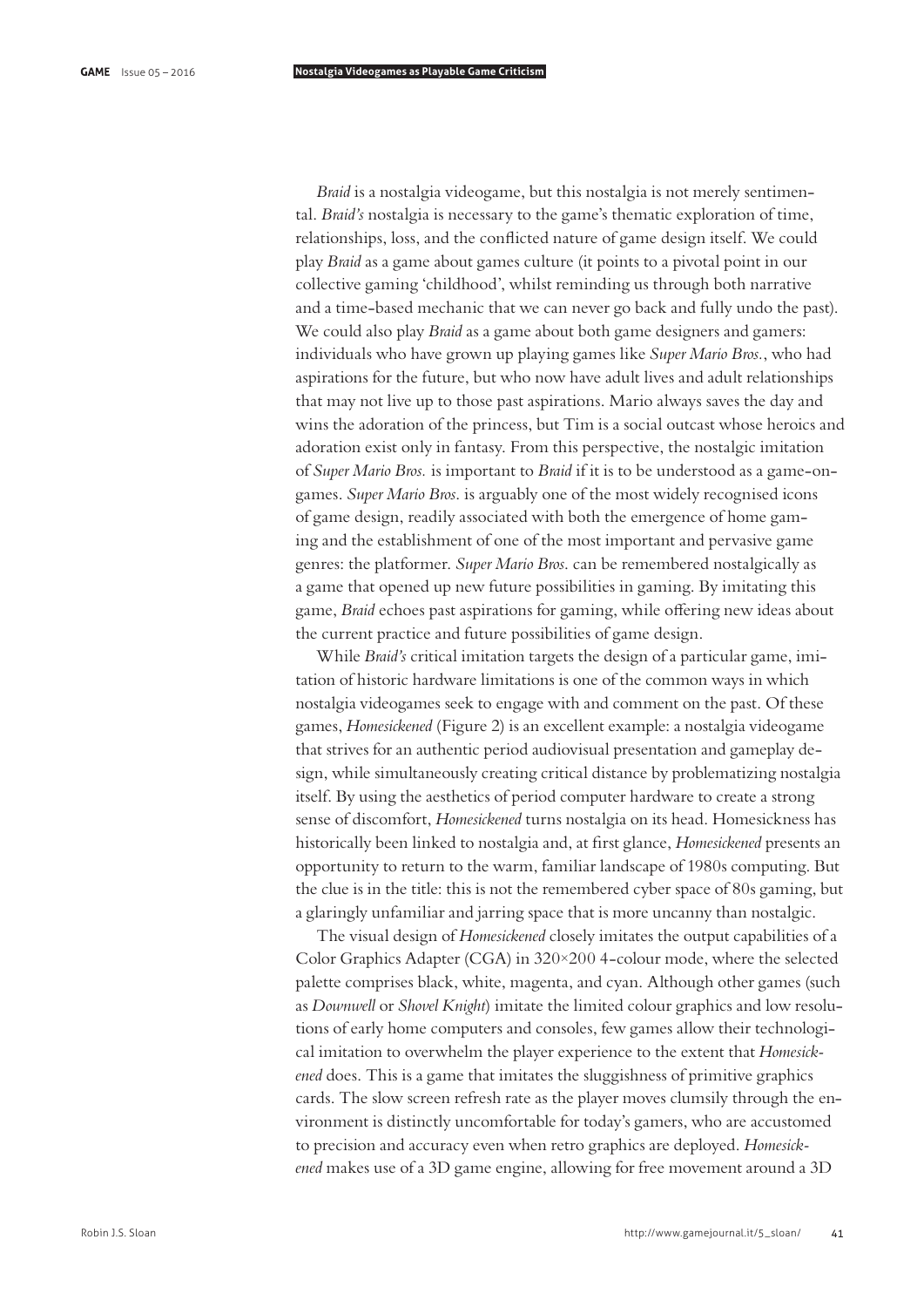world: something that certainly wasn't possible in the early 1980s. But the use of graphical downgrading results in a drop in response time that seems almost stationary by today's expectations. On top of this, *Homesickened* emulates the churning, mechanical sounds of primitive computer hardware, creating an eerie soundtrack. The overall efect is a shattering of nostalgic selectiveness. *Homesickened* inverts the syntax of techno-nostalgia itself: it draws our attention to the gritty reality of 80s computer hardware, instead of providing a rose-tinted vision of the past that is augmented and improved for contemporary tastes.

In terms of game shell and game core, we can observe how *Homesickened* specifcally targets us – the gamers – and critiques our own tendency to venerate the game technologies of the past. It is a game on games, yes, but more specifcally it is a game about gamers and their relationship with their own gaming heritage. As noted above, the thorough downgrading of visual presentation makes it difficult for us to pick out elements in the game world, as they transition between various states of visual clarity as we move towards them. Not only does this serve to accurately emulate the reality of early computer graphics, but it also works as a metaphor for the problem of nostalgia itself, symbolising the fuzzy perception we have of the games we revere. In terms of gameplay design, perhaps one of the most interesting choices is the implementation of unnecessarily awkward controls, imitating the often counterintuitive keyboard controls of 1980s computer games. Most videogames today make use of elaborate control schemes, but these controls tend to feel intuitive to the point that players perform complex actions without paying much attention to the physical pressing of buttons. Navigation and interaction in *Homesickened* should be intuitive, but interactions (with the space bar) typically require the player to be close to and correctly orientated towards a target (resulting in dissatisfying beeps when the space bar is pressed to no avail), while player navigation is limited to either moving forward/backward or turning on the spot. In terms of both the shell and core, then, *Homesickened* presents an imitation of the past the critiques not only the historical development of games technology and interfaces, but also (and perhaps more importantly) our rose-tinted orientation towards a gaming past that is more rudimentary and unsatisfying than we ofen acknowledge.

The referencing to gaming's past in the above examples is plain to see: *Braid* makes clear reference to a well-known game franchise, and *Homesickened* is predicated upon the emulation of period technical limitations. However, we can also identify nostalgia videogames that require players to exercise a deeper knowledge of games history in order to recognise and interpret their multiple layers of references: a quality we can clearly link to the concept of the pastiche.

One particularly good example of a videogame that is perhaps not immediately identifable as nostalgic is FuturLab's *Velocity 2X* (see Figure 3). This is a technically sophisticated game that makes the most of current games technologies: it showcases elegant HD graphics, includes layered techno music and SFX, and provides extremely sensitive and satisfying gameplay, with limited load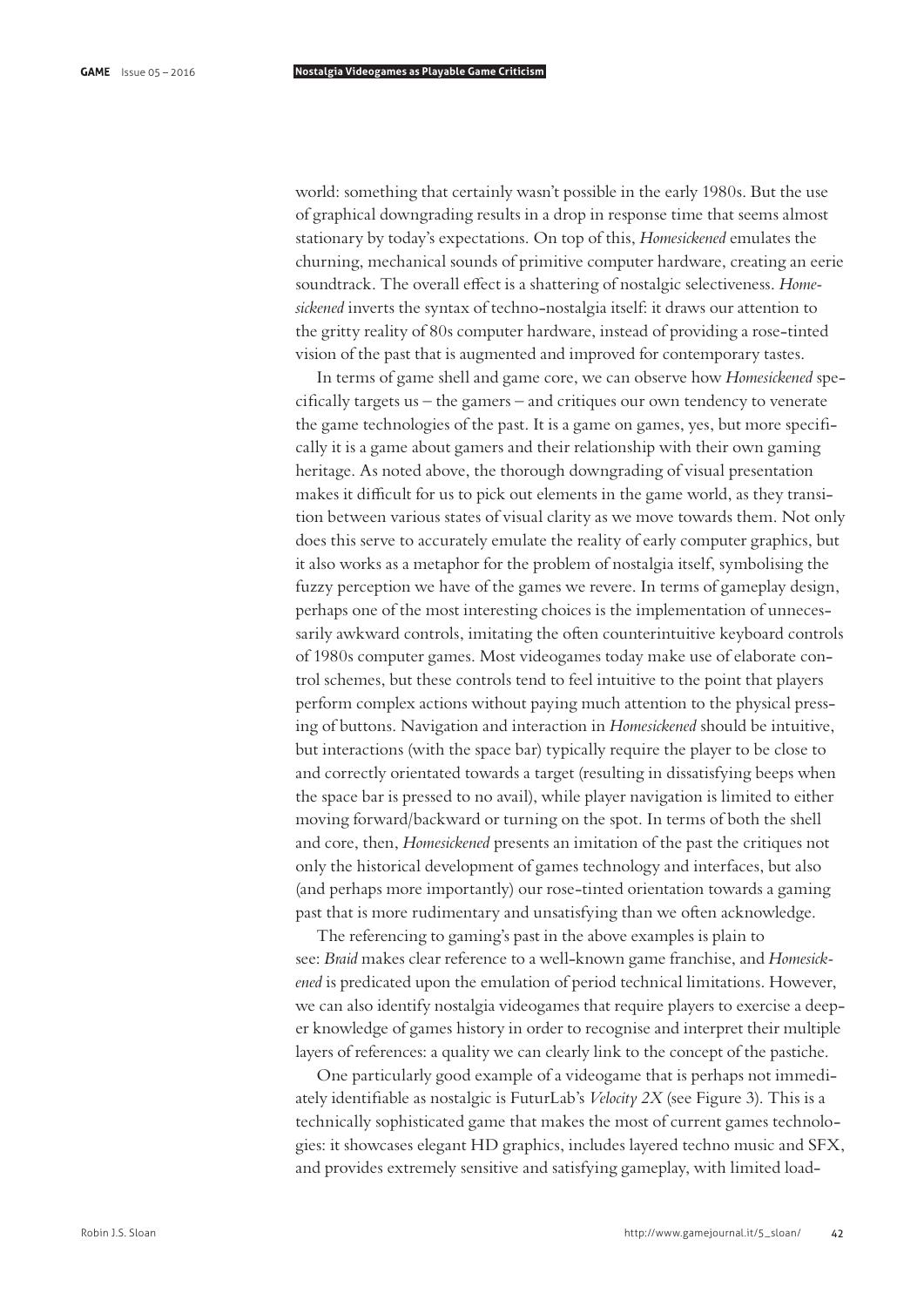ing times between levels. Even transitions between two very diferent types of gameplay – space-based shooting and platforming – occur seamlessly. There can be no mistaking, then, that this is an original game franchise made for a contemporary audience. At the same time, however, *Velocity 2X* is clearly not an original. Both stylistically and mechanically it borrows heavily from past gaming and associated games culture.

Fundamentally, *Velocity 2X* is an example of an X meets Y: a product that can be defned by the mashing together of two well-understood concepts. In this case, the X and Y are the vertical-scrolling space shoot-em-up and the sci-f platformer. These game genres are perhaps best equated to the game series *Xenon*and *Metroid* respectively. We can compare *Velocity 2X* to both of these series and identify signifcant references. On the one hand, the similarities with *Xenon* include the upgradeable player-starship, the waves of enemies, and end- and midlevel bosses. On the other hand, the similarities with *Metroid*include the alien setting, the dichotomy of puzzle and action gameplay, and 2D scrolling levels. Additionally, player-character Kai Tana bears a resemblance to *Metroid* playercharacter Samus Aran from later games in the series, particularly the Zero Suit version of Samus from *Metroid: Other M*. More broadly there are embedded references to games such as *WipEout*, which clearly infuenced not only the speedorientated gameplay of *Velocity 2X* but also the mid-90s techno aesthetic.

*Velocity 2X* is an especially interesting example of a nostalgic videogame pastiche because its fnal presentation appears strikingly contemporary. The nostalgia of *Velocity 2X* resides within FuturLab's reconnection with past game design philosophies and ideals: fast-paced gameplay, incremental introduction of mechanics that gradually build complexity, and an emphasis on many, short levels that increasingly challenge player skill and that encourage replay for higher scores. This kind of broad pastiche of past game design is apparent in other nostalgia videogames that are more evidently retro in their styling: *Super Meat Boy, Shovel Knight,* or *Towerfall Ascension*, for example. While parodic nostalgia videogames tend to make more explicit evaluations through the use of similarity and diference, nostalgia videogames such as *Velocity 2X* are more evaluatively open. It isn't really important whether or not players understand the references: the game is enjoyable in its own right. But if the player can recognise and understand the references, they will be able to appreciate the game on a deeper level, and even understand the game as a form of playable game criticism. The process of deformation inherent within pastiche – the selection, exaggeration, and concentration of traits from past games – provides us with an insight into what the game designer felt was most valuable about those games.

With a nostalgia videogame such as *Velocity 2X*, where the critical imitation operates closer to what we may understand as pastiche, we are provided with a game experience that has been carefully (and, most likely, lovingly) curated by a game designer who possesses a deep knowledge of and passion for games. A game such as *Velocity 2X* borrows particular visual, audio, and ludic refer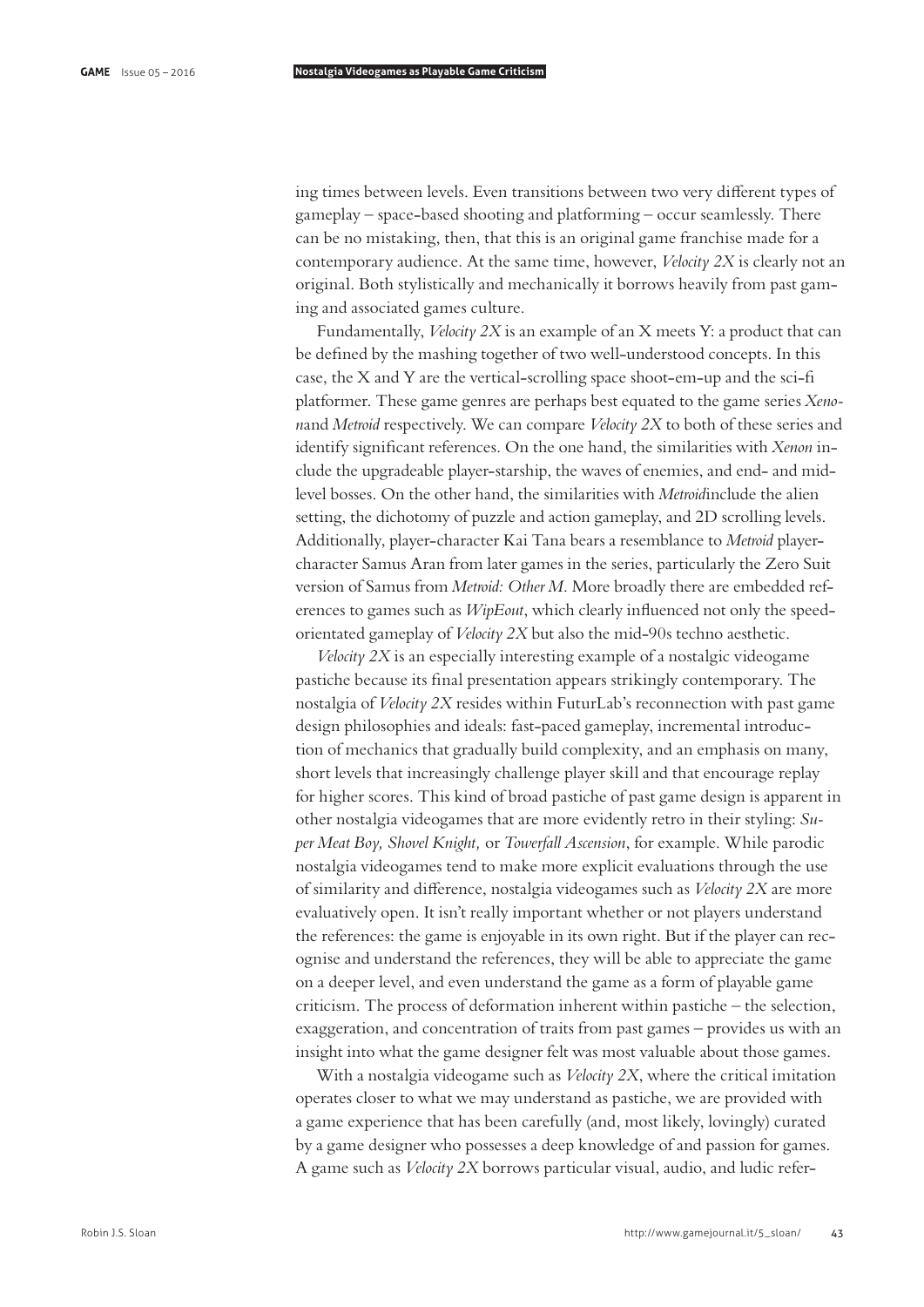ences from past games, and then remixes and updates these references for a contemporary audience. It seeks to demonstrate to players what the qualities of these games were (or often, why our collective memories of these games are so resilient). *Velocity 2X*, then, can be considered a game-on-games that requires players to look back on a range of gaming sources and consider not only what was good about these games in the past, but also how the targeted selection and mixing of these references can make for gaming experiences today that feel simultaneously original yet familiar.

# **CONCLUSION**

Nostalgia in videogaming can be (and frequently is) dismissed as a sentimental pandering to consumer-creator longing for a lost past. In this context, I believe that it is important that we avoid dismissing a game due to its apparent nostalgic aspirations, and even hold back from using the word nostalgic as a negative term when describing a neo-retro game. It is certainly true that many nostalgia videogames ofer only a romanticised view of the past, with limited or no evidence of critical engagement or evaluation. However, this essay has shown that examples of nostalgia videogames, when framed by theories of critical imitation, can be understood as playable explorations of the past. On the one hand, this can include nostalgic pastiches that, through selective referencing and layering, provide us with an insight into the thinking of today's game designers. In particular, pastiches can help us to understand the game designer's appreciation of past game design philosophies and play styles. With videogames that incorporate the qualities of the pastiche, players are challenged to become critical players who must work to interpret the references and make an evaluation of the intentions of the designer. On the other hand, videogames that take a more parodic approach can point to the ideas of the past and contrast these with contemporary issues in game design, development, and culture. In these instances, designers are empowered to provide direct commentary on their interpretation of past game design philosophies, styles, and technologies.

Within the wider discourse of games-on-games, I would suggest that the nostalgia videogame ofers researchers and designers a means of engaging with the history of the medium. The parallel with the nostalgia flm provides us with a start point for both the further study of nostalgia videogames, and the creative exploration of the medium's past through critical videogame design.